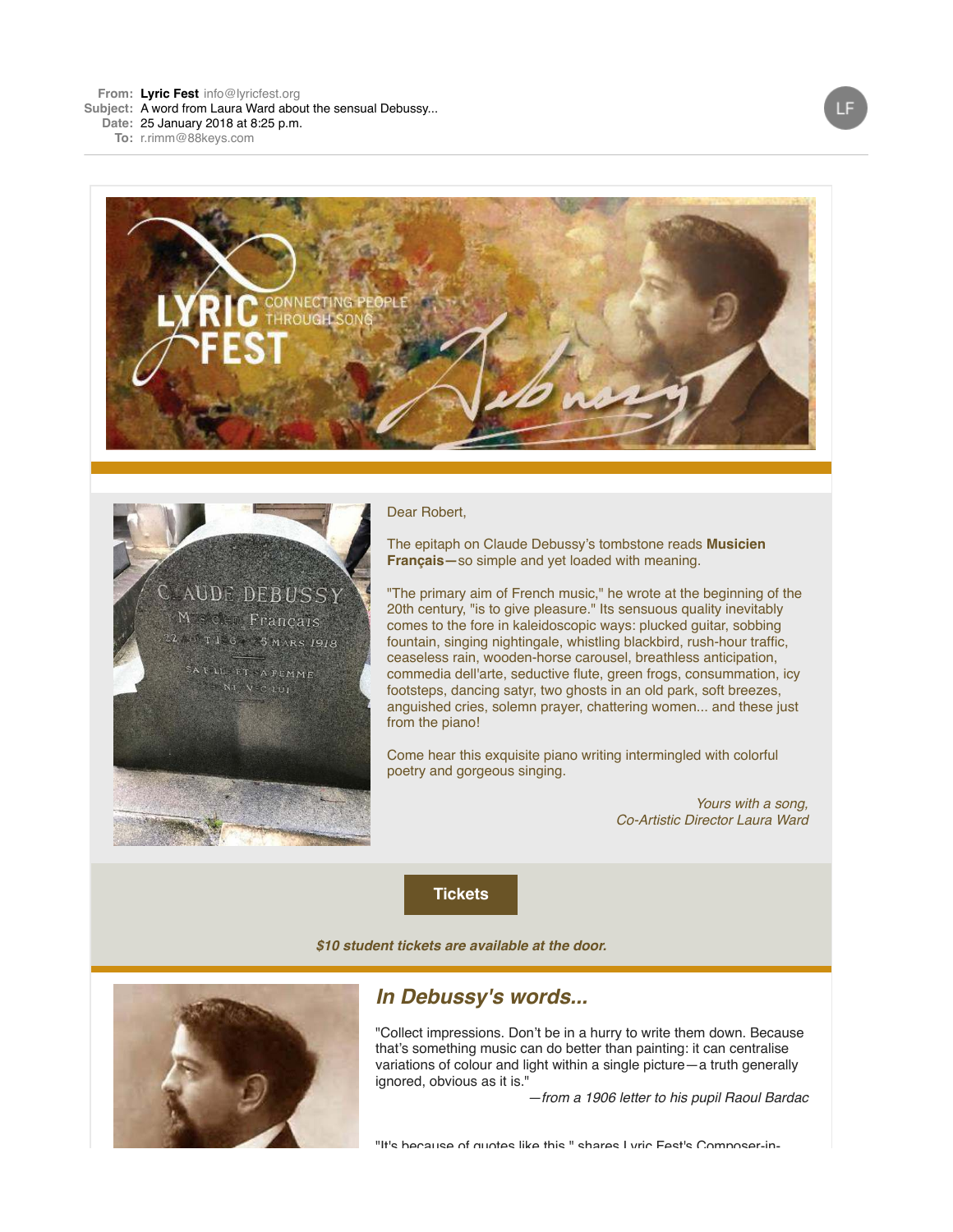

"It's because of quotes like this," shares Lyric Fest's Composer-in-Residence Benjamin C.S. Boyle, "that many historians call Debussy an 'impressionist.' In the strictest sense of this word it may be true. However, as an artistic school of thought, he was far from it; in fact, Debussy himself hated the label, reluctantly preferring the term 'symbolist.' This aligns Debussy closer to a poetic rather than visualarts movement, which is where his heart truly lay: in the poetry of Baudelaire, Rimbaud and Verlaine. In many ways, it is in a recital of Debussy's art songs where one can truly know the composer best."

## **Co-Artistic Director Suzanne DuPlantis Reflects on Debussy's Mandoline...**

I'm torn. It's hard to choose an angle from which to view Debussy's exuberant song, Mandoline. Shall it be the commedia dell'arte characters who inspired the painter Antoine Watteau to capture on canvas this beautiful, nocturnal scene of masqueraders, poets and musicians in sweet poses, amid ancient ruins? Or shall it be that these paintings inspired symbolist poet Paul Verlaine to pursue these amorous, nocturnal liaisons in his tender, musical verse?



[View the full blog](http://r20.rs6.net/tn.jsp?f=001SQw9_xQjeoIheMJG2W-8gBmu_B1A_Tg_GNdqvSe3mfr7Uz9FoEwMYU2pmZjHaGdGAi2rylvxuGMdI-CeISuGyajnuo1E7YseWJ5Qtw4a6QlnbLciNBVuGM08WKEvEkIpWTA_7l8kmIEMFYLUC6mOBt89sOq-v4LQ8nUT3z-alYy_yYpP4j2VL4_8CegjpkDaGGMjq4zaMjktZr5bsJ1VFA==&c=L2paJkS-o2o-fY4Z32n499Fjy17LHsar9ONaoCg2uPfCNKxPQ6n9EQ==&ch=J_oty3aIL5YGUw8577MeBj5xHr8E52A_WEOUYy7uTCYHZAVbyxiz4w==) and listen to the song below...



### **CLAUDE DEBUSSY Biography in Music**

with Amy Burton, Suzanne DuPlantis, Thomas Meglioranza, Rebecca Myers and Laura Ward [at the piano, and with commentary by Benjamin](http://r20.rs6.net/tn.jsp?f=001SQw9_xQjeoIheMJG2W-8gBmu_B1A_Tg_GNdqvSe3mfr7Uz9FoEwMYSUYjJuppIXoPHGtxfCTB9_OLYMygdvkNihxjAUiA4UIZVTCrAzJeBrTGKaJNkPve7urGN8SOcixa8oR8oZXsIvFR7CB0VHGSGyntEATFoJ5I_k7Ji55PlYYiA9hDcaFz12-zxcb5q2-8cjh2DncL6ESPf8Y0rurjJWljztisyKY&c=L2paJkS-o2o-fY4Z32n499Fjy17LHsar9ONaoCg2uPfCNKxPQ6n9EQ==&ch=J_oty3aIL5YGUw8577MeBj5xHr8E52A_WEOUYy7uTCYHZAVbyxiz4w==) C.S. Boyle

**Saturday, February 10th at 4 PM** at the Presbyterian Church of Chestnut Hill

**Sunday, February 11th at 3 PM** at the Academy of Vocal Arts

The latest in our biography series, this program features the fascinating and tempestuous life

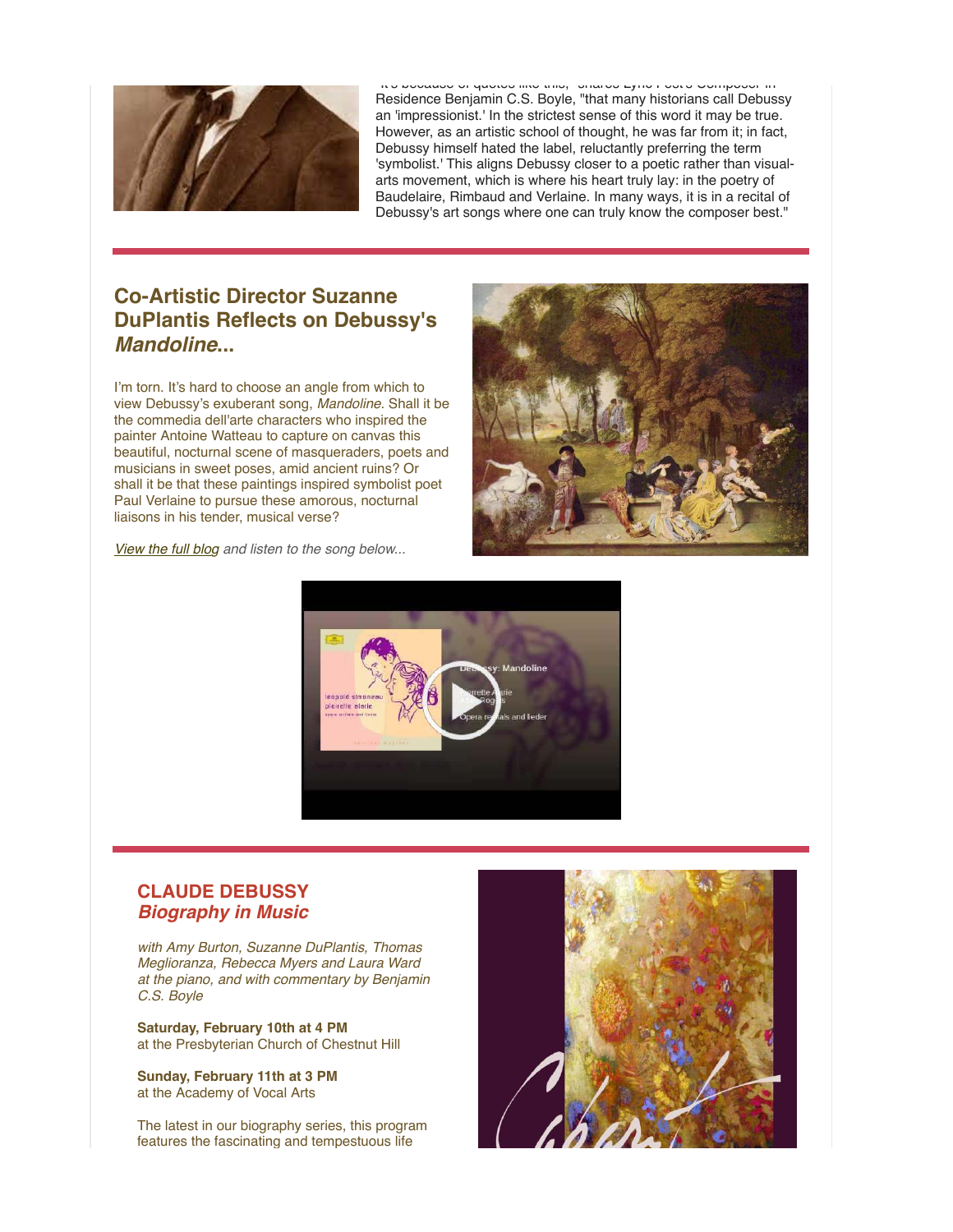and times of Claude Debussy. Narrating and reading from the composer's letters will be Composer-in-Residence Benjamin C.S. Boyle.

features the fascinating and tempestuous life

#### **[Tickets](http://r20.rs6.net/tn.jsp?f=001SQw9_xQjeoIheMJG2W-8gBmu_B1A_Tg_GNdqvSe3mfr7Uz9FoEwMYURMqQaXi7FoKT9WTc0QmzcgFO836yBRWNzynrThY3C5imgxAcGVkpN6c5VEktHFw5I-34YtvFBmQCsrnyB3nDMdZbbhNF0lL277GvwOw7rYx-_mS9a3ZAKQy7hABJGKPovrLi-nhfW96lVPKBWoNE8=&c=L2paJkS-o2o-fY4Z32n499Fjy17LHsar9ONaoCg2uPfCNKxPQ6n9EQ==&ch=J_oty3aIL5YGUw8577MeBj5xHr8E52A_WEOUYy7uTCYHZAVbyxiz4w==)**





### **A CANDLELIT CABARET TO SUPPORT LYRIC FEST Rodgers and Hart**

with Suzanne DuPlantis, Richard Troxell, Ron Kerber and Harold Evans at the piano

> **Saturday, March 24, 2018 at 7 PM** at the Academy of Vocal Arts

Join Lyric Fest for a sparkling evening with round-table seating, fine wines, appetizers, desserts... and the unforgettable songs of Rodgers and Hart!

**[Tickets](http://r20.rs6.net/tn.jsp?f=001SQw9_xQjeoIheMJG2W-8gBmu_B1A_Tg_GNdqvSe3mfr7Uz9FoEwMYSnXjEPV9TocaQ8__9zZRsed8_paUuUExQTog90rcy2LAFpXuOI7vFkHxMvFvKwBQb6WExaEP7VFN-CGh9iioGrNG6cfgG6LZkNjzr0ajr2PX79TXIn-NshGKZHu-sABuNqwgwAHV-yO44dj-svGk04=&c=L2paJkS-o2o-fY4Z32n499Fjy17LHsar9ONaoCg2uPfCNKxPQ6n9EQ==&ch=J_oty3aIL5YGUw8577MeBj5xHr8E52A_WEOUYy7uTCYHZAVbyxiz4w==)** 

Connect with us





Art: Odilon Redon

**[Visit our website](http://r20.rs6.net/tn.jsp?f=001SQw9_xQjeoIheMJG2W-8gBmu_B1A_Tg_GNdqvSe3mfr7Uz9FoEwMYRwyPIusr7v9mZm_VFKFJ1gXOx1JSJUGZnmYGn0AwlXbS1V_9aiAD6XKThdmJbxTcPqvEu--K6ruI5AgN-osEcM=&c=L2paJkS-o2o-fY4Z32n499Fjy17LHsar9ONaoCg2uPfCNKxPQ6n9EQ==&ch=J_oty3aIL5YGUw8577MeBj5xHr8E52A_WEOUYy7uTCYHZAVbyxiz4w==)**

Lyric Fest | 312 Carpenter Lane, Philadelphia, PA 19119